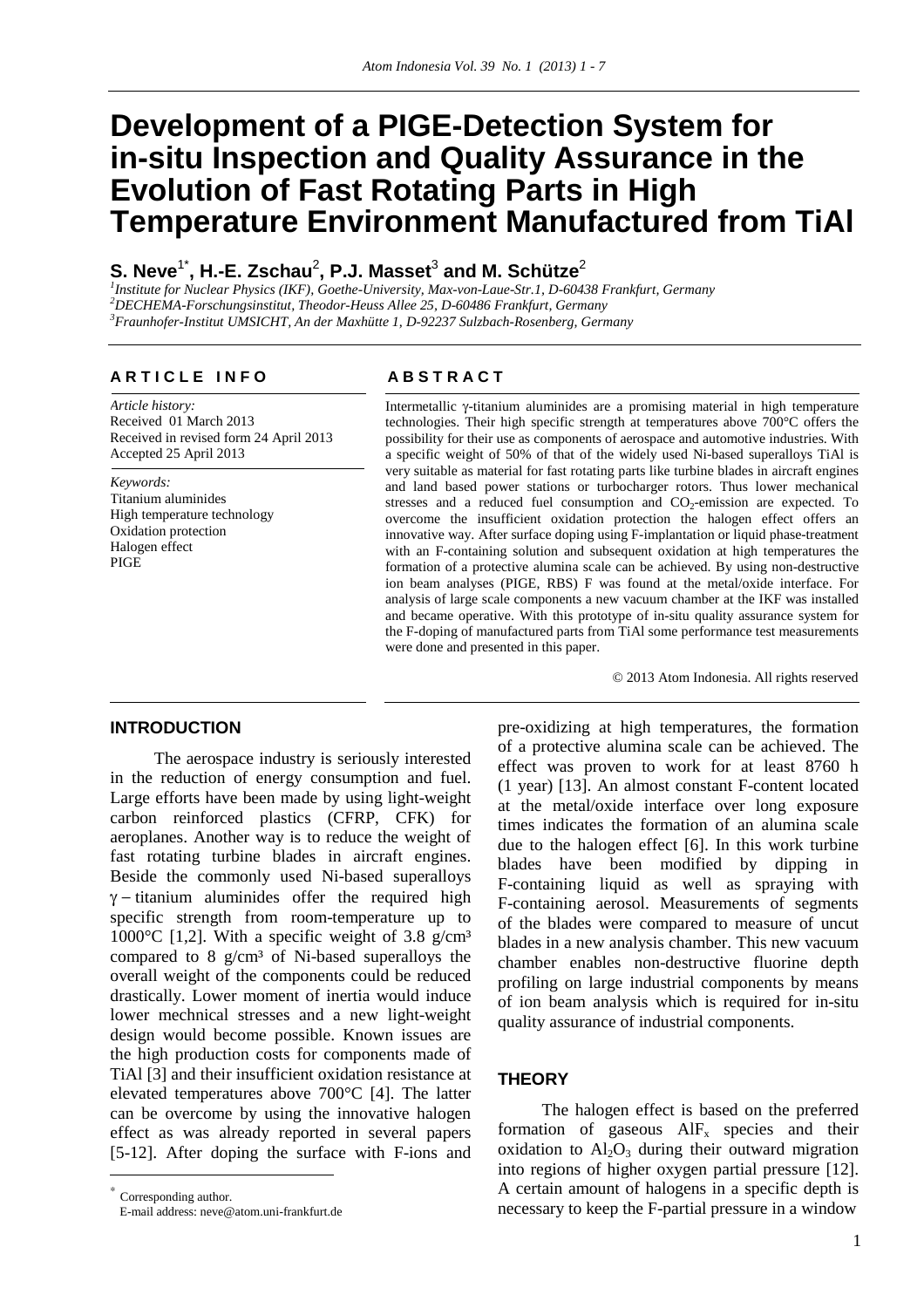of positive effect, to enhance the formation of  $\text{AlF}_x$ species and to not enhance the formation of  $TiF_x$ species [13]. The F-amount depends on Al-concentration of the alloy and oxidation temperature.

For determining the F-content before and after oxidation Particle Induced Gamma-ray Emission (PIGE) was applied and the nuclear resonance  ${}^{19}F(p,\alpha\gamma){}^{16}O$  was excited with protons at 340 keV and 484 keV which were selected accordingly as the samples were oxidized or not. The maximum analyzable width of a F-profile without deconvolution depends on the energetic difference between the resonances and amounts to approximately 1 µm.

**Table 1.** Used resonances and attained depth resolution.

|                                  | $340 \text{ keV}$                            | 484 keV                                          |
|----------------------------------|----------------------------------------------|--------------------------------------------------|
| Used for                         | oxidized samples<br>$Al_2O_3$ -matrix        | non-oxidized<br>TiAl-matrix                      |
| Resonance<br>width $\Gamma$ [15] | $2.4 \text{ keV}$                            | $0.9 \text{ keV}$                                |
| Depth<br>resolution              | at the surface: 22 nm<br>800 nm depth: 50 nm | at the surface: 15 nm<br>$400$ nm depth: $40$ nm |
| Normalized<br>Yield              |                                              | 0.25                                             |

The beam spot size was collimated to 2 x 2 mm². High energetic gamma rays could be easily registered with a 5 inch NaI detector. In their energy range (5 to 7 MeV) almost no background or interferences to other elements were noticed. Depth resolutions given in Table 1 were depending on resonance widths Γ, matrix used and experimental setup. Energy straggling caused an increase of depth resolution in larger depths because of resonance broadening. Due to the low background the sensitivity of a measurement in the  $Al_2O_3$ -matrix was about 0.05 at% fluorine. F-concentrations in atomic percent have been calculated from the gamma ray yields by comparing them to the reference yield of a  $CaF_2$  single crystal (see Fig. 1).



**Fig. 1.** Reference measurements for PIGE analysis. Excitation curve of the resonance at 340 keV using a  $CaF<sub>2</sub>$  single crystal coated with Au. Accelerator energy was 370 keV.

This was possible since reference and sample have been analyzed with the same number of protons ( $Q = 1 \mu$ C/channel). Strict calculation of  $c_F$  paid attention to stopping powers depending on the F-content itself and resulted in

$$
c_F / \frac{Y_s \cdot \varepsilon_M}{Y_R \cdot \frac{3}{2} \varepsilon_R - Y_s \cdot \varepsilon_F}
$$

where  $c_F$  and  $c_M$  were the concentrations of fluorine and the matrix  $M = TiA1$  or  $Al_2O_3$ ,  $Y_s$  and  $Y_R$  the gamma-ray yields of sample and reference,  $\varepsilon$  the stopping power cross sections of CaF<sub>2</sub>reference, fluorine and matrix M.

Accelerator energy was calibrated by means of a  $CaF<sub>2</sub>$  coated sample. The channel in which resonance energy took place is indicated in Fig. 2.



**Fig. 2.** Reference measurements for PIGE analysis. Calibration of proton energy using a very thin coated sample showing the resonance at 340 keV. Accelerator energy was set to 370 keV, actual proton energy was found to be 369 keV.

The stopping powers used for conversion of proton energy into depth scale were depending on energy and the calculated F-concentration for each depth channel. For calculation of stopping powers of the raw materials TiAl and  $Al_2O_3$  with the code SRIM [16] the amount of Nb and C in the alloy was neglected. In addition to the PIGE-analysis some RBS-spectra (Rutherford Backscattering Spectrometry) have been recorded under  $171^{\circ}$ backscattering angle using a 2 MeV  $He<sup>+</sup>$  beam, collimated to 2 x 2 mm². The spectra were converted into elemental depth profiles by means of the software SIMNRA [17].

#### **EXPERIMENTAL METHOD**

Whole turbine blades (overall dimensions 6 x 5 x 4 cm<sup>3</sup>) and smaller segments made from intermetallic TNB-alloy (Ti  $-$  (44-46) Al  $-$  (4-8)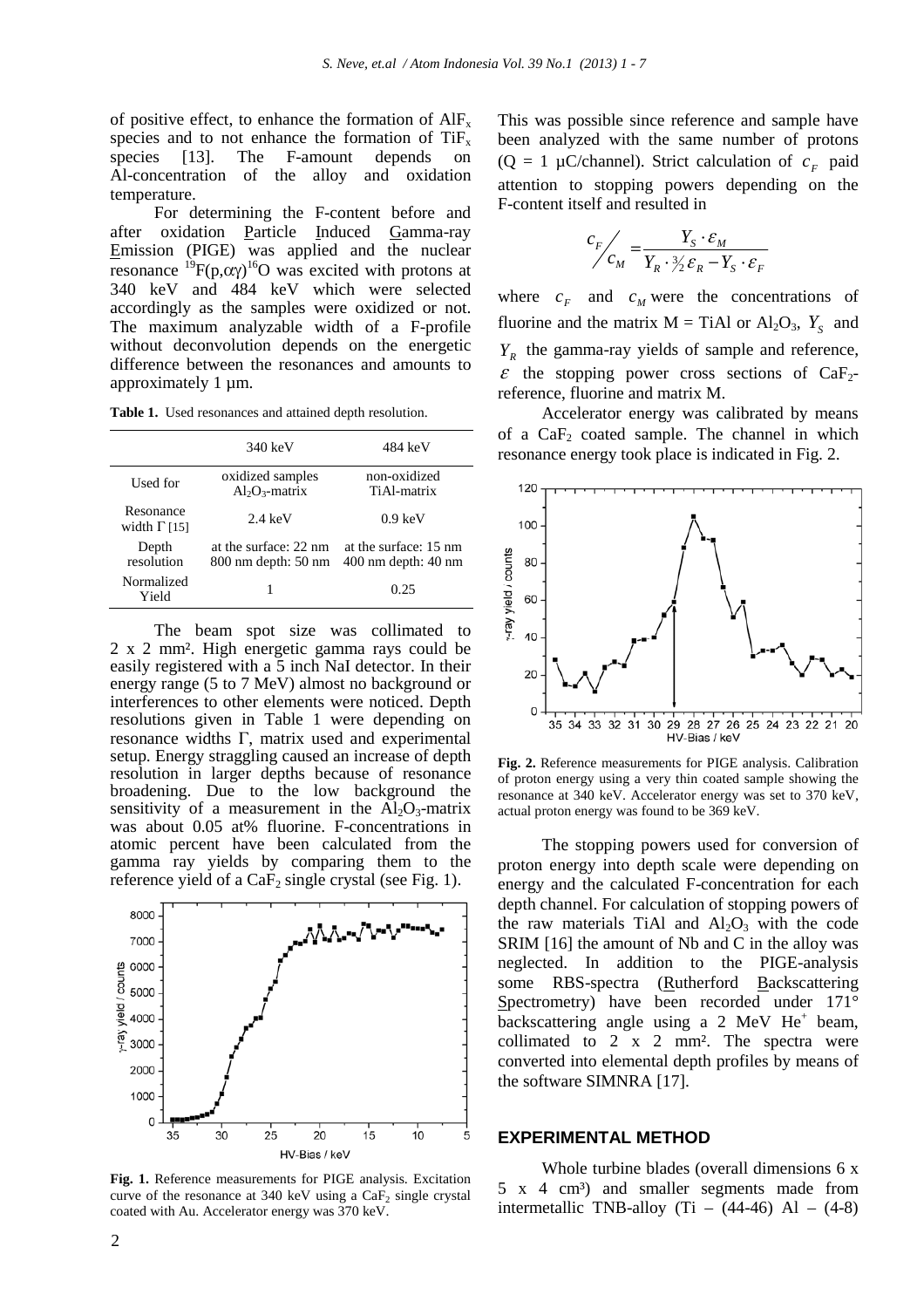$Nb - (0-0.2)$  C) have been used as samples. Due to component geometry with convex and concav surfaces dipping in 0.1 wt% HF solution and spraying with F-aerosol have been chosen as fluorination methods which are both in principle suitable for complex geometries and proven effective treatments for establishing an alumina scale via the halogen effect [8 8-10,18]. Residence time in the acid was 60 min. Afterwards the samples were dried in laboratory air.

A reference sample w was beamline ion implanted with 2 x 10<sup> $17$ </sup> F-ions/cm<sup>2</sup> at 20 keV ion energy as described in [6]. In the as received condition the surface of the segments was very rough and covered with a thick grey scale. Since this was probably due to the machining of the specimens using spark erosion technique, a few segments have been polished manually with 1200 grit abrasive paper. The surface of the uncut turbine blade was polished during its fabrication process. The reference sample of dimensions 1 cm² x 3 mm was polished with 4000 grit SiC paper.

#### **Conception of analysis chamber**

Figure 3 shows the c conception of the measuring chamber. The accelerator supplies the ion beam from the left. First the bea am is collimated to 2 x 2 mm<sup>2</sup>. Afterwards, a rotating tripod enables in-situ measurement of a fraction of the ion beam current without electrical contact to the sample holder. This is necessary bec ause the insulated sample holder is connected to a high voltage power supply  $(-20 \text{ kV}$  to  $+35 \text{ kV})$ . By decreasing bias voltage the nuclear resonance is s shifted in steps of 0.5 keV inside the sample.



Fig. 3. Drawing of the measuring chamber for the PIGE analysis of industrial components.

The sample holder was especially designed to mount turbine blades and can eas sily be modified for

samples with different geometry. The time requirement for such an a analysis is often determined by the number of pumping events to reach a vacuum of  $10^{-4}$  Pa. Three turbine blades and the reference samples can be mounted and measured without breaking the vacuum. It can be moved by  $\pm 10$  cm in vertical direction with a motorized xyz-manipulator. This enables easy switc hing between the samples and the observation of b beam shape on the output side quartz window. Thus, the overall pumping time could be reduced significantly. Adjustment in xyplane is  $\pm$  25 mm. Full control of the analysing beam spot is a requirement of quality assurance. Therefore a laser-camera system was installed. A HeNe-laser beam (5 5 mm diameter) can be swivelled via a mirror in place of the ion beam before the collimating s lits. The spot size and its location on the sample can be observed using a second mirror and a camera. With this vacuum chamber for the first time non-destructive ion beam analyses on industrial components with large dimensions was achieved.



**Fig. 4.** TiAl-turbine blade with dimensions 6 x 5 x 4 cm<sup>3</sup>. The non-critical beam spot locations 1 and 2 of the measurements in Fig. 5 are indicated.

# **Quality assurance by means of F-profiling**

The first hour accompanied by huge F F-losses since F outward diffusion was not impeded yet as there was no alumina layer on top at that time. For the beam line implanted sample the m maximum F-concentration dropped from  $48$  at% to 1.6 at% during the first 20 hours of oxidation. Th his means the F-loss in the maximum was about 95% % of its initial value. Once a dense alumina scale is formed the losses are almost suppressed. The stable F-amount indicates a succesful oxidation protection, since this can only occur if the fluorine diff fusion outward is inhibited. The oxide scale was examined by RBS-analysis and consisted mainly of alumina. of oxidation were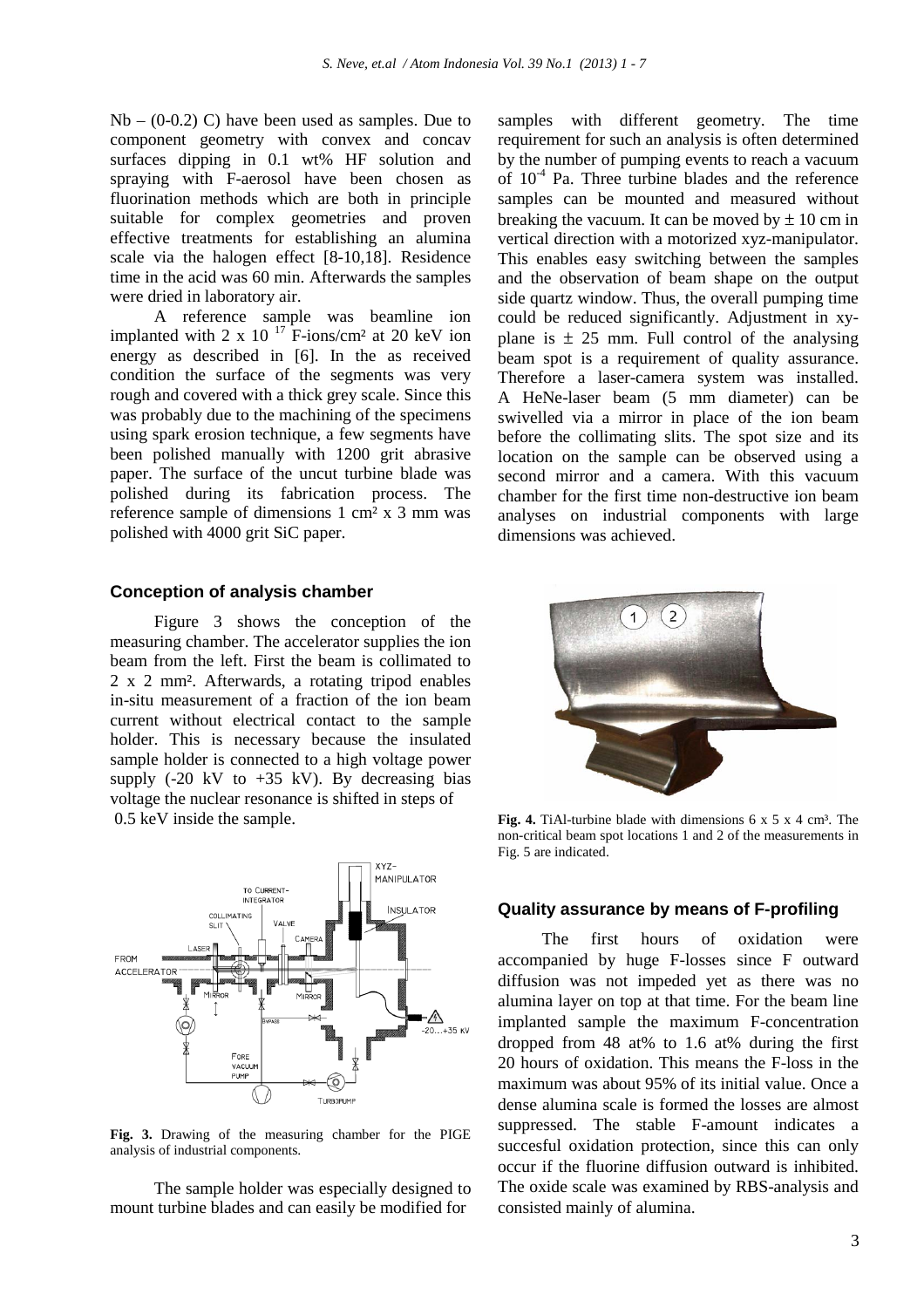# **RESULTS AND DISCUSSION**

The high temperature oxidation resistance could be improved for all samples and fluorination techniques used. For the TNB alloy both treatments resulted in clearly reduced recorded mass gain of 0.2 mg/cm² for HF-treatment and 0.4 mg/cm² for F-aerosol spraying after 120 h at 900°C, whereas an untreated sample gained about 1.4 mg/cm² after 60 h already [11].



**Fig. 5.** F-depth profiles on TNB turbine blades with HFtreatment prior to oxidation obtained by PIGE-analysis.

Due to the non-destructive nature of the ion beam analyses used it was possible to detect elemental compositions before and after hightemperature oxidation for 20 h and additional 100 h at 900°C on the same samples and similar measurement locations.

## **Analysis prior to oxidation**

The F-profiles of the HF-treated but not oxidized samples were detected with PIGE-analysis and are given in Fig. 5. The profiles of the turbine segments were clearly diffusion controlled with their maximum at the surface. For the uncut turbine blade the F-maximum was found to be in a depth of 40 nm, however. Assuming this blade to have the smoothest surface a strong dependence of the F-content on the surface roughness was recognized.

The detected maximum F-concentrations on locations #1 and #2 of the uncut blade (see Fig. 4) differed by about 30%. There was no investigation of the lateral homogeneity of HF-dipping prior to this work. The observed distinction between not even critical places of geometry shows the necessity of this, to optimize the fluorination techniques for real complex components.

For all samples the HF-treatment resulted in maximum F-concentrations lower than 10 at%. Similar maximum concentrations have been found in laboratory samples using same fluorination parameters [19]. Compared to this, by using beam line ion implantation much higher maximum F-concentrations are achievable ("not oxidized" curve in Fig. 6).



**Fig. 6.** PIGE-analysis of the beam lne implanted reference sample before and after oxidation.

#### **Analyses after oxidation**

#### *HF-treatment*

After 20 h oxidation at 900°C an approximately 700 nm thick oxide scale with significantly reduced Ti-concentration was found on the surface of the HF-treated sample. Figures 7 and 8 show elemental depth profiles obtained by RBSanalysis after 20 h and 120 h at 900°C.



**Fig. 7.** Elemental depth profiles on a TNB turbine blade with HF-treatment and oxidation for 20 h at 900°C obtained by RBS.

In Figure 7 the scale in a depth of 200-300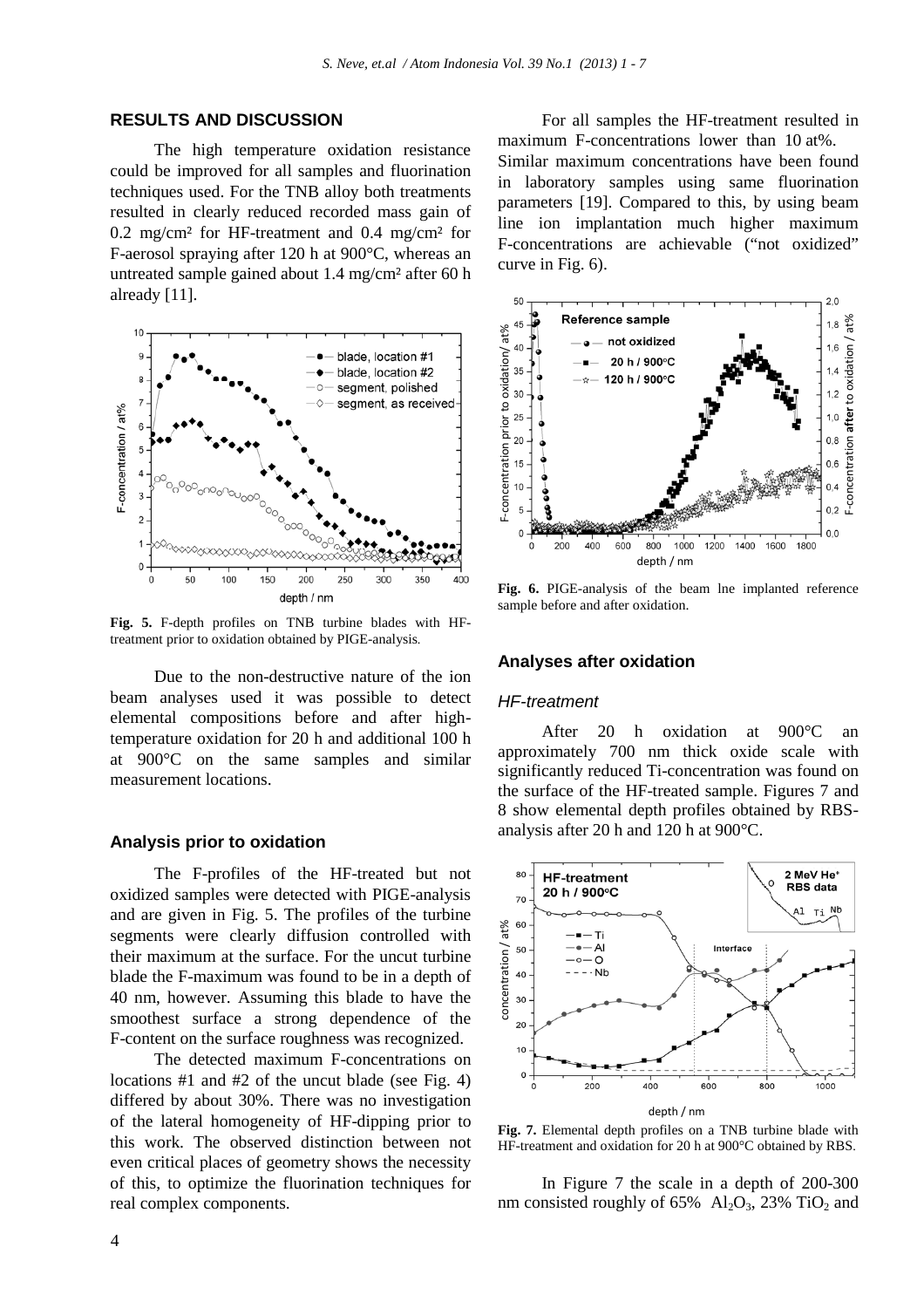$12\%$  Nb<sub>2</sub>O<sub>5</sub>, calculated from the elemental concentrations. There was an increased amount of Nb close to the surface due to preferential dissolution if Ti and Al in the acidic solution. The Nb-peak is clearly visible in the RBS-spectra at the top right in the graphs, too.



**Fig. 8.** Elemental depth profiles on a TNB turbine blade with HF-treatment and oxidation for 120 h at 900°C obtained by RBS.

From 20 h to 120 h the elemental depthprofiles did not change much. Both spectra showed a decrease in Ti-concentration down to 5 at% and a drop of the oxygen concentration from approximately 65 at% at a depth of approximately 400 nm. During the second oxidation step the growth rate of the oxide scale decreased since the passage from oxide scale to the original alloy was found at a depth of 700 nm after 20 h and at a depth of 900 nm after 120 h. Comparing this to the F-profiles obtained by PIGE in Fig. 9 it is apparent that the maximum fluorine concentration is located at the metal/oxide interface below an alumina-rich scale. The detected small F-amounts in this scale are close to the detection limit of the current setup. However, the registered fluorine close to the surface increased to ca. 0.1 at% during the second oxidation period.



**Fig. 9.** F-depth profiles on TNB turbine blades before and after oxidation at 900°C for 20 h and 120 h, resp., obtained by PIGEanalysis.

#### *F-aerosol spraying*

In contrast to the HF-treatment the spraying with F-aerosol did not etch the surface during the fluorination process and resulted in almost no Nb in the whole oxide scale (0.5 at% Nb) after oxidation (Figs. 10 and 11). The elemental composition of the scale on this sample differed mainly in terms of Al- and O-concentrations.



**Fig. 10.** Elemental depth profiles on a TNB turbine blade with F-aerosol-treatment and oxidation for 20 h at 900°C obtained by RBS.

After 20 h the oxygen concentration dropped close to the surface, whereas after 120 h the oxygenprofile is equivalent to that after HF-treatment. In a depth of 200-300 nm a composition of approximately  $70\%$  Al<sub>2</sub>O<sub>3</sub> and 30% TiAl was calculated (Fig. 10). The calculated amounts of TiAl and  $TiO<sub>2</sub>$  in the scale were caused by a nonhomogenous F-aerosol application as well as a nonhomogenous surface and occur due to the lateral spread of the analyzing beam spot.



**Fig. 11.** Elemental depth profiles on a TNB turbine blade with F-aerosol-treatment and oxidation for 120 h at 900°C obtained by RBS.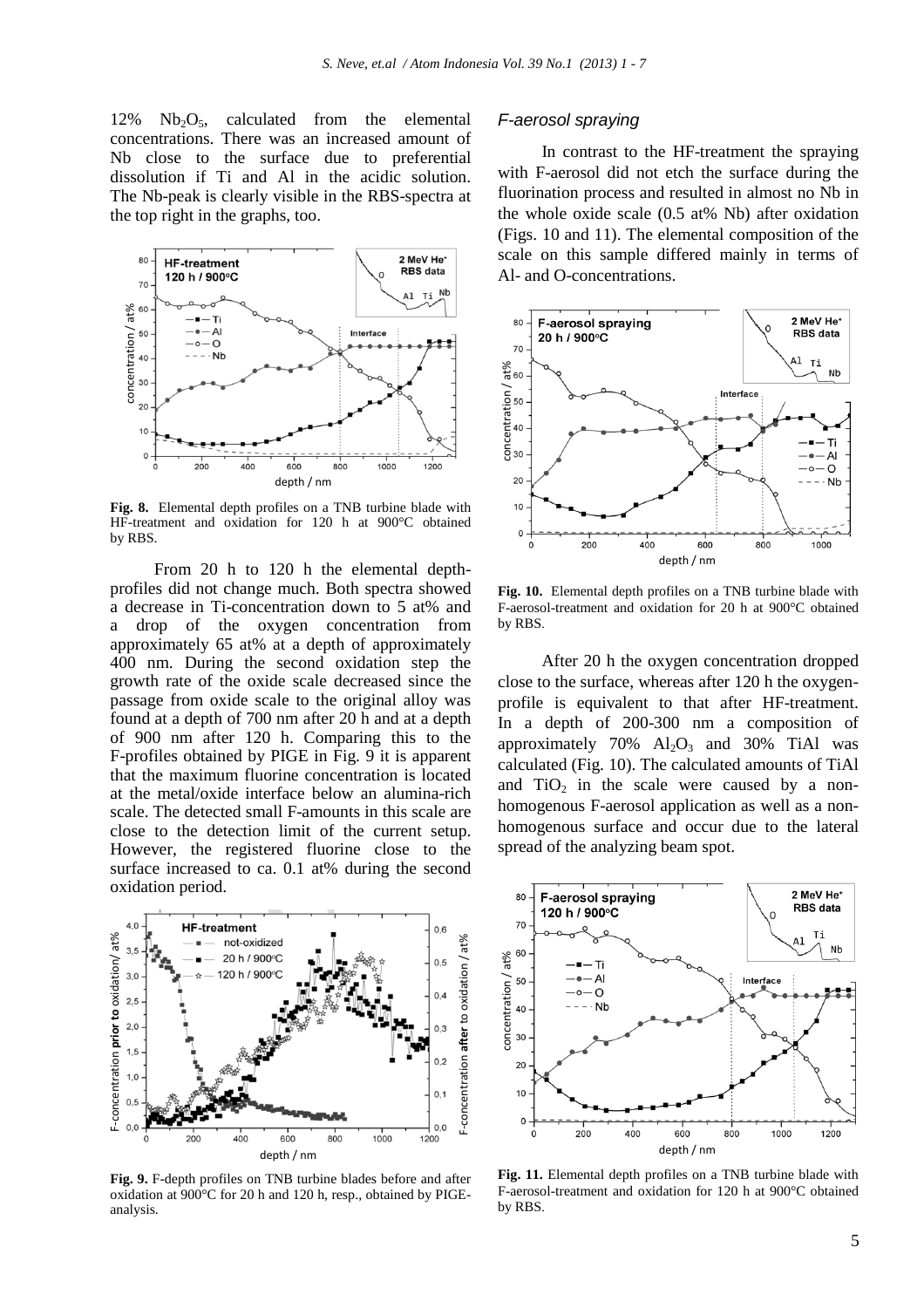Again the growth-rate of the scale decreased in the second oxidation step. F-profiles in Fig. 12 for aerosol treatment were not taken prior to oxidation because the fluorine diffused in the material only during heat treatment. The slightly higher F-concentration after the second oxidation step is probably due to slightly different beam spot locations and/or an inhomogenous F-aerosol application.



**Fig. 12.** F-depth profiles on TNB turbine blades after oxidation at 900°C for 20 h and 120 h, resp., obtained by PIGE-analysis.

The depths of maximum F-concentration in Fig. 12 corresponded to the depth of the metal/oxide interface in the Figs. 10 and 11. Just as after HFtreatment a very small amount of fluorine in the range of detection limit was registered close to the surface.

# **CONCLUSION**

The new vacuum chamber was proven to work and enabled non-destructive recurring ion beam analyses after different oxidation steps on turbine blades or large-scale samples with complex geometries. A laser/camera-system made beam spot observation possible and ensured adequate choice of the measurement place. The time requirement could be reduced by adapting a large sample-holder. An automatically driven HV-bias  $(-20 \text{ kV}$  to  $+35 \text{ kV})$ on the sample holder enabled the detection of Fdepth profiles up to a depth of 670 nm in the TiAl-Matrix (470 nm in the  $Al_2O_3$ -matrix) without changing the accelerator energy. The depth resolution achieved was approx. 15 nm close to the surface. Sensitivity for F-detection was about of 0.05 at%. Quality assurance in industrial-scale was enabled. This is a requirement for implementing TiAl as new functional material in aircraft engines. The application of TiAl in this high-temperature environment could help saving energy and reducing  $CO<sub>2</sub>$ -emissions by substituting the commonly used Ni-based superalloys which have twice the specific weight.

The unsifficient high-temperature oxidation resistance of the turbine blades with complex geometry was succesfully enhanced by applying two chemical fluorination techniques.

For all samples ion beam analyses indicated the formation of a scale during the first hours of oxidation at 900°C which prevented the fluorine from diffusing outwards. Both the material modification by the fluorination processes and the oxidation protection by a thin alumina-rich scale are according to the concept of surface modification with the aim not to worsen the mechanical properties of the bulk material. For all fluorination techniques the thickness of the scale and depth of oxidation interdiffusion was in the range of  $1 \mu m$ .

Well-shaped F-profiles with maximum concentrations of 0.5 to 2 at% could be measured using the non-destructive PIGE-technique. For the chemical treatments the maximum F-concentration and its depth was nearly identical after 20 h and 120 h of oxidation at 900°C. The location of the fluorine at the metal/oxide interface and the formation of an alumina rich scale on top was evidenced by RBS-analysis. Obviously the fluorine was trapped under an alumina scale. However, about 0.1 at% fluorine were detected after 120 h close to the surface for all samples.

Etching of Ti and Al during the HFfluorination process occurred and caused a Niob concentration in the outer oxide scale in contrast to the F-aerosol treatment. For the HF-treatment the maximum F-content in nonoxidized samples decreased with increasing surface roughness.

# **ACKNOWLEDGMENT**

The authors gratefully acknowledge the support of the accelerator team around Mr Patrick Ziel at the IKF, University Frankfurt as well as the help of Mr Horst Düring from the Department precision engineering of the University.

#### **REFERENCES**

1. M.T. Jovanovic, B. Dimcic, I. Bobic, S. Zec and V. Maksimovic, J. Materials Processing Technology **167** (2005) 14.